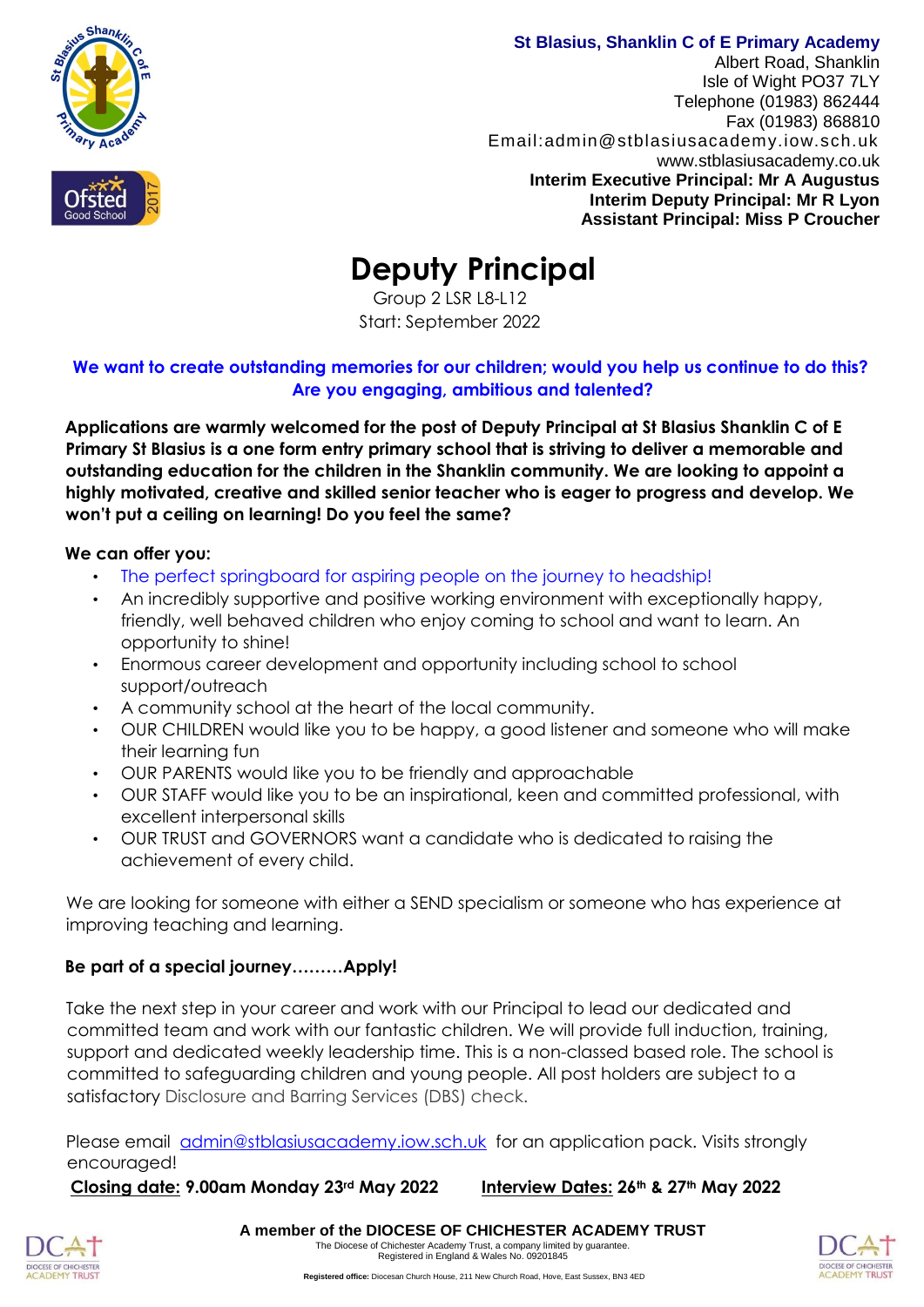

**St Blasius, Shanklin C of E Primary Academy**  Albert Road, Shanklin Isle of Wight PO37 7LY Telephone (01983) 862444 Fax (01983) 868810 Email:admin@stblasiusacademy.iow.sch.uk [www.stblasiusacademy.co.uk](http://www.stblasiusacademy.co.uk/) **Interim Executive Principal: Mr A Augustus Interim Deputy Principal: Mr R Lyon Assistant Principal: Miss P Croucher**

Dear Applicant,

Thank you for expressing an interest in the role of **Deputy Principal** at St Blasius Shanklin C of E Primary School. Children at St Blasius learn and play together in a cohesive and harmonious school community in which they feel very safe and are exceptionally well cared for. We have a committed staff team with great parents who are enthusiastic supporters of the school. The school is on its journey to 'Good' but there is much work to do.

Our priority is to find an enthusiastic, experienced individual ready to further their career and develop as a Deputy Principal. We are looking for someone who is passionate about what they do and who wants to work at a school which will be improving quickly. We want someone who wants to make a difference and be part of the journey – we will provide you with support, training, guidance and a fun working environment!

As the Interim Executive Principal I believe very strongly in developing the staff of the school and work hard to provide opportunities for the staff team to develop. We want our new Deputy Principal to add to the strength that already exists within the school team and help us continue to build the capacity and to improve the learning experiences for the children, as well as an opportunity to develop and progress as a Leader.

The role of the Deputy Principal will be non-classed, with a focus on improving outcomes for our children . The Deputy Principal will also work in partnership with the Executive Principal and take on the responsibility of developing the team's approaches to learning and teaching across the school and lead on one other significant area which will match the skills and talents of the successful candidate. They will also be part of the safeguarding team.

Please ensure you return your application in time for consideration by the short-listing panel by 9am Monday 23rd May– please email your application to admin@stblasiusacademy.iow.sch.uk.

Yours sincerely,

Alex Augustus Interim Executive Principal



**A member of the DIOCESE OF CHICHESTER ACADEMY TRUST** The Diocese of Chichester Academy Trust, a company limited by guarantee. Registered in England & Wales No. 09201845

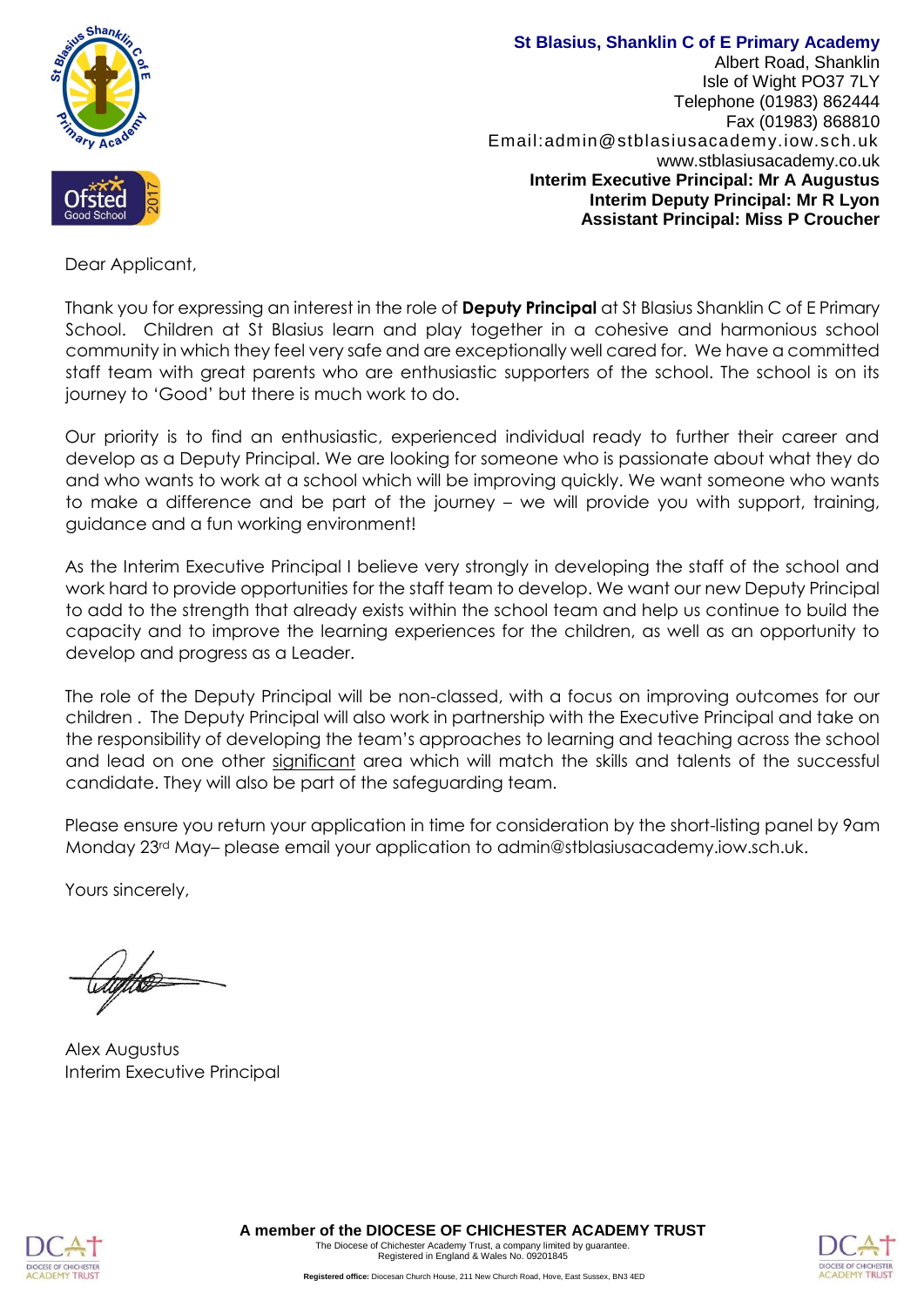

**St Blasius, Shanklin C of E Primary Academy**  Albert Road, Shanklin Isle of Wight PO37 7LY Telephone (01983) 862444 Fax (01983) 868810 Email:admin@stblasiusacademy.iow.sch.uk [www.stblasiusacademy.co.uk](http://www.stblasiusacademy.co.uk/) **Interim Executive Principal: Mr A Augustus Interim Deputy Principal: Mr R Lyon Assistant Principal: Miss P Croucher**

## **Selection Process and Procedure**

Your application should be submitted by **9am Monday 23rd May 2022** to Alex Augustus, either in hard copy or by email: admin@stblasiusacademy.iow.sch.uk

The selection panel will meet on Monday and complete the short listing process. Shortlisted candidates will be contacted and invited to interview. This will be followed by a letter outlining the interview process and the schedule for the day. Interviews will take place on Thursday 26<sup>th</sup> May and Friday 27<sup>th</sup> May 2022.

Any appointment will be subject to receipt of satisfactory references and to pre-employment checks. The school is committed to safeguarding children and young people. All post holders are subject to a satisfactory enhanced DBS.

| <b>Deputy Principal Person Specification</b><br>Short listing is carried out on the basis of how well you meet the requirements of the person specification.<br>You should mention any experience you have had that shows how you meet these requirements when<br>you fill in your application form and prepare your supporting statement.<br>A-Application, I-Interview, T-Task |                                                                                                                                                                                                                                                                                                                                                                                                                                                        |  |
|----------------------------------------------------------------------------------------------------------------------------------------------------------------------------------------------------------------------------------------------------------------------------------------------------------------------------------------------------------------------------------|--------------------------------------------------------------------------------------------------------------------------------------------------------------------------------------------------------------------------------------------------------------------------------------------------------------------------------------------------------------------------------------------------------------------------------------------------------|--|
| <b>Qualification and</b><br><b>Training</b>                                                                                                                                                                                                                                                                                                                                      | <b>Essential</b>                                                                                                                                                                                                                                                                                                                                                                                                                                       |  |
| Education                                                                                                                                                                                                                                                                                                                                                                        | 1.Qualified teacher status <b>A</b><br>2. Evidence of continual professional development A                                                                                                                                                                                                                                                                                                                                                             |  |
| <b>Experience</b>                                                                                                                                                                                                                                                                                                                                                                | <b>Essential</b>                                                                                                                                                                                                                                                                                                                                                                                                                                       |  |
| Leadership and<br>management<br>responsibility<br>Teaching                                                                                                                                                                                                                                                                                                                       | 3. Successful experience of being a member of a Senior Management Team A<br>4. Has experience and can demonstrate impact of leadership and management of<br>an aspect of school development including curriculum leadership, performance<br>management, monitoring and evaluation A/I<br>5.At least 5 years substantial and current experience of teaching within the Primary<br>Range 3-11ys A<br>6. Experience of teaching more than one Key Stage A |  |
| <b>Skills and</b><br>qualities                                                                                                                                                                                                                                                                                                                                                   | <b>Essential</b>                                                                                                                                                                                                                                                                                                                                                                                                                                       |  |
| Leadership                                                                                                                                                                                                                                                                                                                                                                       | 7. Can demonstrate impact of think strategically and leading, motivating and inspiring<br>pupils and staff<br>8.Can demonstrate the impact of using assessment, recording and reporting<br>procedures including data analysis to raise standards and accelerate progress. I<br>9. Has the ability to evaluate the quality of learning and teaching and can<br>demonstrate impact of effective action to bring about improvements. I                    |  |



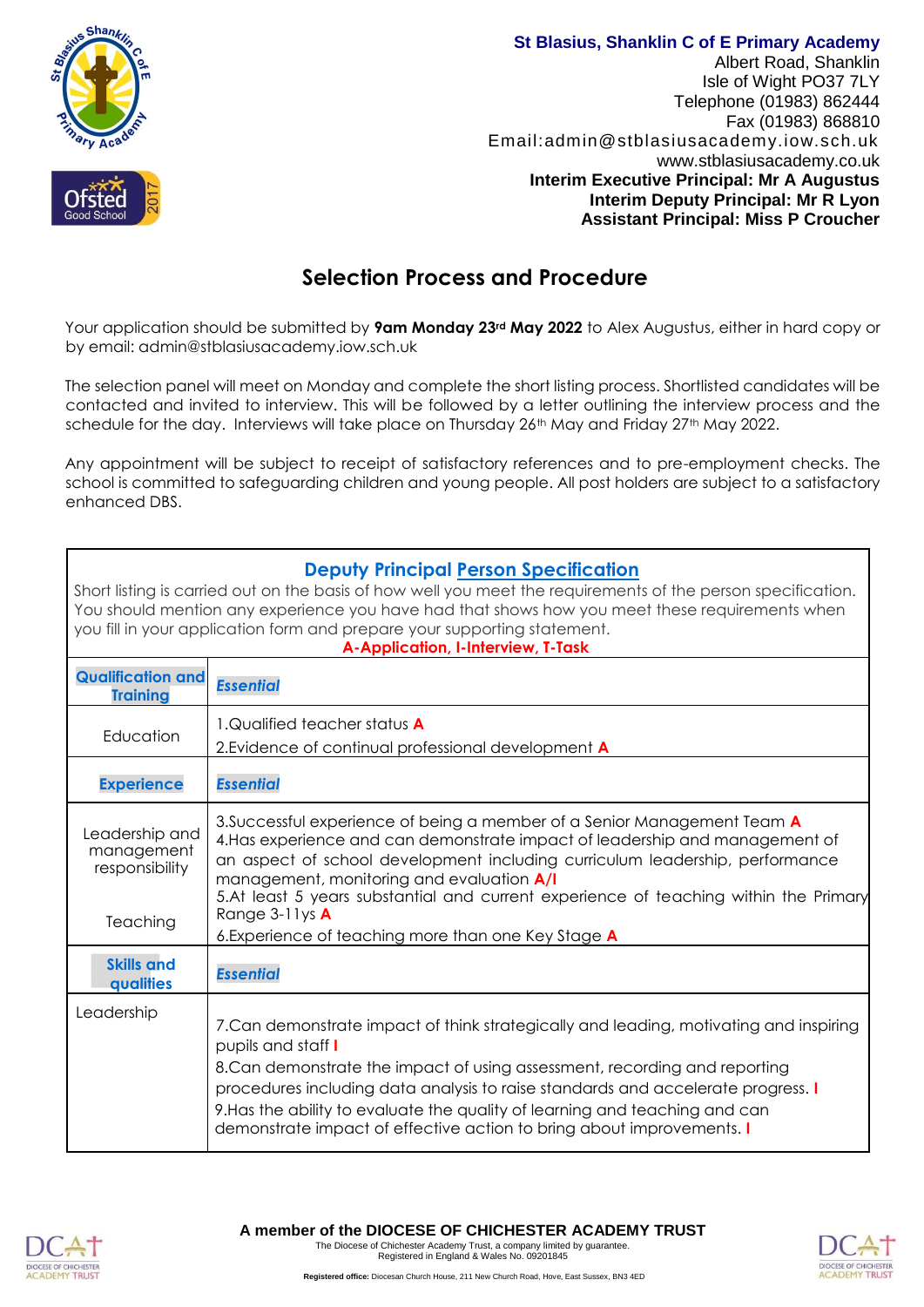| <b>Shank</b><br>ary Acad                                      | <b>St Blasius, Shanklin C of E Primary Academy</b><br>Albert Road, Shanklin<br>Isle of Wight PO37 7LY<br>Telephone (01983) 862444<br>Fax (01983) 868810<br>Email:admin@stblasiusacademy.iow.sch.uk<br>www.stblasiusacademy.co.uk<br>Interim Executive Principal: Mr A Augustus<br><b>Interim Deputy Principal: Mr R Lyon</b><br><b>Assistant Principal: Miss P Croucher</b>                                                                                                                                         |
|---------------------------------------------------------------|---------------------------------------------------------------------------------------------------------------------------------------------------------------------------------------------------------------------------------------------------------------------------------------------------------------------------------------------------------------------------------------------------------------------------------------------------------------------------------------------------------------------|
| Relationships                                                 | 10 Demonstrates impact of establishing and developing positive relationships with all<br>those involved in the school A/I<br>11. Can demonstrate impact of developing parental support and to involve parents<br>and the wider community in the day-to day life of the school. A/I<br>12. Can demonstrate impact of working effectively and productively with the school's<br>partners e.g. An Academy Trust, the LA, Health and other visiting professionals A/I                                                   |
| Personal,<br>Interpersonal<br>and<br>communicati<br>on skills | 13. Ability to relate well to children, to know & treat each child as an individual A/I<br>14. Ability to prioritise & manage own time effectively; be resilient under pressure. T<br>15. Ability to communicate to staff, parents/carers and governors and the wider<br>community effectively in writing and orally A/I/T<br>16. Ability to deal sensitively with people and resolve conflicts A/I<br>17. Highly competent in the use of information technologies A<br>18. Enthusiastic, Flexible and approachable |
| <b>Attitudes</b>                                              | <b>Essential</b>                                                                                                                                                                                                                                                                                                                                                                                                                                                                                                    |
| Education<br>philosophy                                       | 19. Committed to the inclusion of all pupils A/I<br>20. Committed to raising achievement through partnerships with parents and<br>Education Services A/T                                                                                                                                                                                                                                                                                                                                                            |
| Equal<br>opportunities                                        | 21.A strong knowledge of, and commitment to, inclusion and equality of<br>opportunity <b>A/I</b>                                                                                                                                                                                                                                                                                                                                                                                                                    |
| Safeguarding                                                  | 22. Has been a DSL or Deputy DSL and is fully committed to safeguarding and<br>promoting the welfare of children and expecting all staff to share this commitment<br>A/I                                                                                                                                                                                                                                                                                                                                            |
| National<br>Framework                                         | 23. Knowledge of the SEN A Code of Practice and its implementation A/I<br>24. An understanding of the role and importance of school self-evaluation A/I                                                                                                                                                                                                                                                                                                                                                             |
| Teaching and<br>learning                                      | 25. Understanding the value of monitoring and evaluating teaching and learning and<br>providing effective feedback to teachers A/I<br>26. Understanding of the role of ICT in teaching and learning I                                                                                                                                                                                                                                                                                                               |
| National<br>Curriculum and<br>Foundation<br>Stage             | 27. Understanding planning of the National Curriculum, and Foundation Stage<br>Guidance, including assessment, recording and reporting A<br>28. Understanding of how the National Curriculum can be delivered in a creative<br>and imaginative way A/I                                                                                                                                                                                                                                                              |
| Parents and<br>Community<br>Finance                           | 29. Understanding the role which can be played by parents in raising standards. T<br>30. Understanding of the role of the school in the wider community I<br>31. Understanding of the role and importance of good financial planning,<br>management and best value (desirable) I                                                                                                                                                                                                                                    |



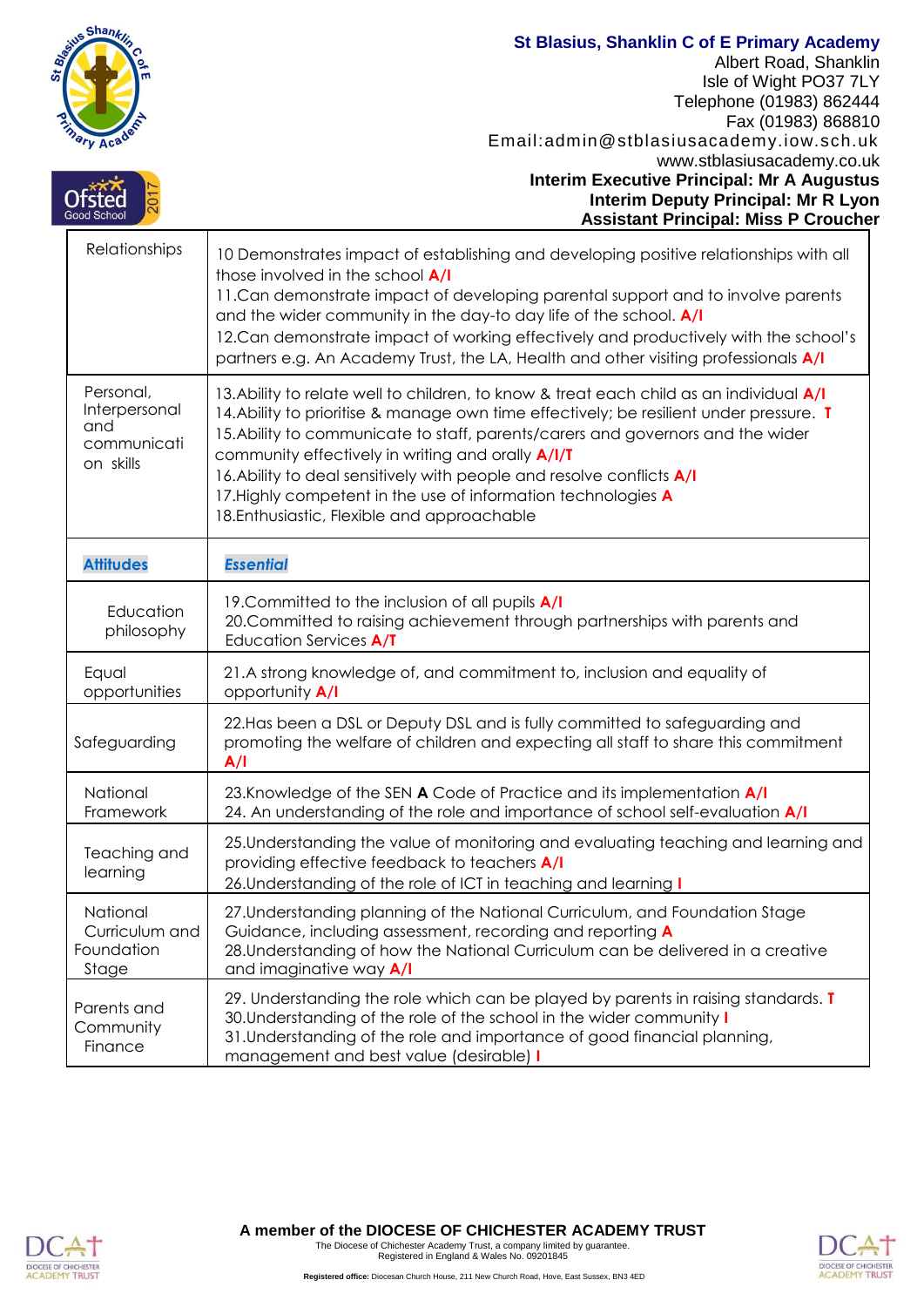| <b>REAL PROPERTY</b><br>Pary Acade<br>Good School | <b>St Blasius, Shanklin C of E Primary Academy</b><br>Albert Road, Shanklin<br>Isle of Wight PO37 7LY<br>Telephone (01983) 862444<br>Fax (01983) 868810<br>Email:admin@stblasiusacademy.iow.sch.uk<br>www.stblasiusacademy.co.uk<br><b>Interim Executive Principal: Mr A Augustus</b><br>Interim Deputy Principal: Mr R Lyon<br><b>Assistant Principal: Miss P Croucher</b>                                                                                                                                                                                                                                                                                                                                                                                                                                                                                                                                                                                                                                                              |
|---------------------------------------------------|------------------------------------------------------------------------------------------------------------------------------------------------------------------------------------------------------------------------------------------------------------------------------------------------------------------------------------------------------------------------------------------------------------------------------------------------------------------------------------------------------------------------------------------------------------------------------------------------------------------------------------------------------------------------------------------------------------------------------------------------------------------------------------------------------------------------------------------------------------------------------------------------------------------------------------------------------------------------------------------------------------------------------------------|
|                                                   | Deputy Principal Job Description                                                                                                                                                                                                                                                                                                                                                                                                                                                                                                                                                                                                                                                                                                                                                                                                                                                                                                                                                                                                         |
| Reports to                                        | <b>Executive Principal and Governors</b>                                                                                                                                                                                                                                                                                                                                                                                                                                                                                                                                                                                                                                                                                                                                                                                                                                                                                                                                                                                                 |
| Title of post                                     | Deputy Principal                                                                                                                                                                                                                                                                                                                                                                                                                                                                                                                                                                                                                                                                                                                                                                                                                                                                                                                                                                                                                         |
| Salary                                            | Leadership Spine L8-L12                                                                                                                                                                                                                                                                                                                                                                                                                                                                                                                                                                                                                                                                                                                                                                                                                                                                                                                                                                                                                  |
| quality educational offer.                        | The Deputy Principal will provide professional and strategic leadership in the school ensuring: a high<br>quality curriculum, consistently good or outstanding teaching & learning, improved standards of<br>achievement for all pupils and continued pursuit of innovation and excellence in all areas of education<br>in the school. They will ensure that all children are included and have an equitable educational high<br>The post holder will be a member of the Senior Leadership Team and be able to deputise for the Principal<br>and promote a culture of team work, in which views of all are considered                                                                                                                                                                                                                                                                                                                                                                                                                    |
| 1                                                 | <b>Strategic direction and development of the school</b><br>To assist the Executive Principal in:<br>a) achieving the school's aims and vision<br>b) initiating & formulating policy, evaluating the impact of policies on priorities & targets<br>c) the day to day running of the school e.g. organising the school diary, inclusion, timetables, cover<br>arrangements<br>To take joint responsibility for raising the quality of teaching and learning across the school with the<br>Principal and Assistant Principal to ensure that it is consistently good or better in partnership with the<br>Senior Management Team. (Through coaching, mentoring and modelling)<br>To take a leading role in promoting good behaviour and ensuring a calm and supportive<br>environment conducive to learning<br>To play a key role in the development and implementation of the whole school plans which<br>identify appropriate priorities and targets<br>To assist the Principal in implementing the school's performance appraisal policy |
| 1.21                                              | To lead on one significant area of work for the school<br>To be responsible for timetables & rotas, organising supply cover, disseminating information to<br>staff and assisting the Principal with whatever duties may be required for the effective<br>organisation of the school. To demonstrate excellent interpersonal and communication skills, both<br>written and verbal with pupils, staff, governors, parents and the wider community<br>To take responsibility for the school in the absence of the Principal                                                                                                                                                                                                                                                                                                                                                                                                                                                                                                                 |
| $\overline{2}$<br>and Principal.                  | Leading, teaching and learning<br><b>CURRICULUM PLANNING AND DEVELOPMENT</b><br>To lead the staff team in partnership with the Executive Principal and Assistant Principal in the<br>development of a broad, balanced and inclusive curriculum that enthuses the children and<br>promotes rapid pupil progress. To lead, support and monitor the development of long and<br>medium term curriculum planning throughout the school in partnership with the Assistant Principal                                                                                                                                                                                                                                                                                                                                                                                                                                                                                                                                                            |
| 2.1                                               | To provide support and guidance and advice to staff on the curriculum and SEND                                                                                                                                                                                                                                                                                                                                                                                                                                                                                                                                                                                                                                                                                                                                                                                                                                                                                                                                                           |
| 2.2                                               | To ensure that our more able children (gifted and talented) and less able children (SEN) have<br>appropriate differentiated provision and monitor the effectiveness of this in conjunction with<br>the Inclusion Co-ordinator.                                                                                                                                                                                                                                                                                                                                                                                                                                                                                                                                                                                                                                                                                                                                                                                                           |